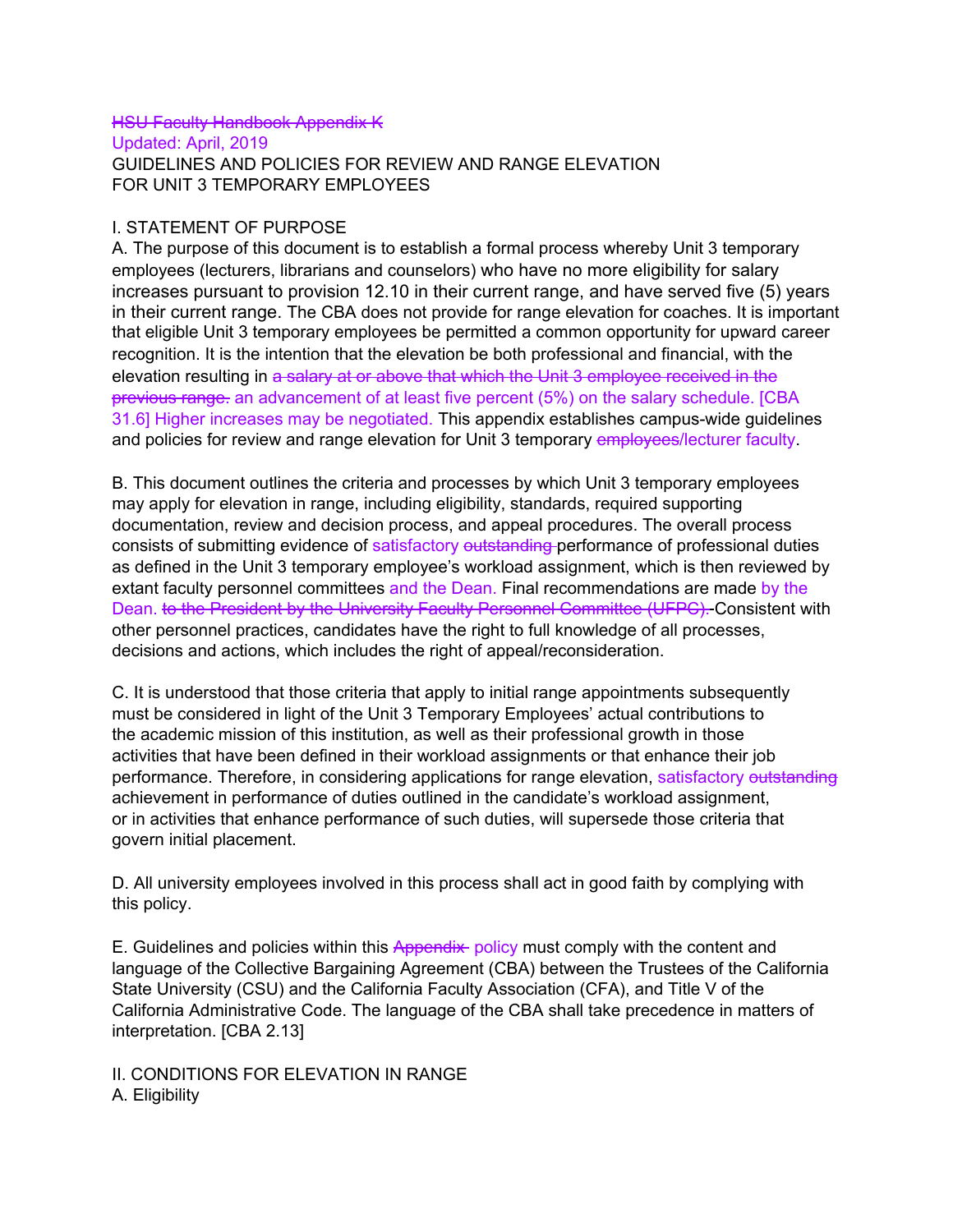Those eligible for lecturer range elevation shall be limited to:

1. Lecturers who have no more SSI eligibility in their current range, OR

2. Lecturers who have attained an advanced degree in their instructional discipline since their initial appointment or since their last range elevation. AND

 $\frac{3}{2}$ . Lecturers who have served five (5) years in their current range.

Eligible Unit 3 temporary faculty shall be reviewed for range elevation on the basis of a record of satisfactory outstanding performance of their workload assignments and other relevant activities, irrespective of the criteria governing initial range placement.

### B. Process

1. For Unit 3 temporary employees serving multiple departments or units, the candidate must apply in all departments and/or units in which s/he has reached the top of the range. 2. The Provost President shall announce timelines for the range elevation review process after receiving recommendations from Academic Personnel Services (APS)the UFPC. 3. Unit 3 temporary employees seeking range elevation shall prepare a Range Elevation Portfolio (REP) which addresses their accomplishments in those areas that fall within their workload assignments. Candidates who have performed activities beyond those specified in their workload assignments, but which enhance their effectiveness in performing workload related activities, may provide documentation of such activities for consideration in their applications for range elevation. However, the principal criteria governing range elevation decisions shall be those related to the candidate's workload assignment.

4. Based upon the candidate's REP, by June 1 the Dean President shall notify the candidate of his/her final decision on range elevation. **Following consultation with the UFPC**. Such decision shall be made in writing and shall include reasons for the decision based upon the candidate's performance as defined in her/his workload assignment and other relevant criteria.

### C. Areas of Performance

Effectiveness in performing workload assignment duties: The primary work of lecturers is in the classroom and the most critical evidence to support movement from one range to the next higher range is outstanding satisfactory teaching effectiveness. Evaluations of teaching effectiveness shall be based on student, peer and administrative statements. Typical data should The REP must include all student evaluations of the instructor and/or class over the past five years<del>, student letters, peer letters from colleagues within or outside of the candidate's area</del> of service who have direct experience with the candidate's teaching effectiveness, and previous annual performance evaluations administrative review documents when available. In the cases of Unit 3 temporary librarians and counselors, typical data may include annual collegial evaluations and summaries prepared by the appropriate supervisor(s) or evaluating committees within the initiating unit. If the candidate's workload assignment includes responsibilities not defined above, his/her contributions in such areas shall be documented by peer evaluations that specifically address the candidate's performance in those additional areas of workload assignment.

2. Activities that support performance of workload assignment: While performance of her/his defined workload assignment typically comprises the majority of the Unit 3 temporary employee's professional activities, various outside involvements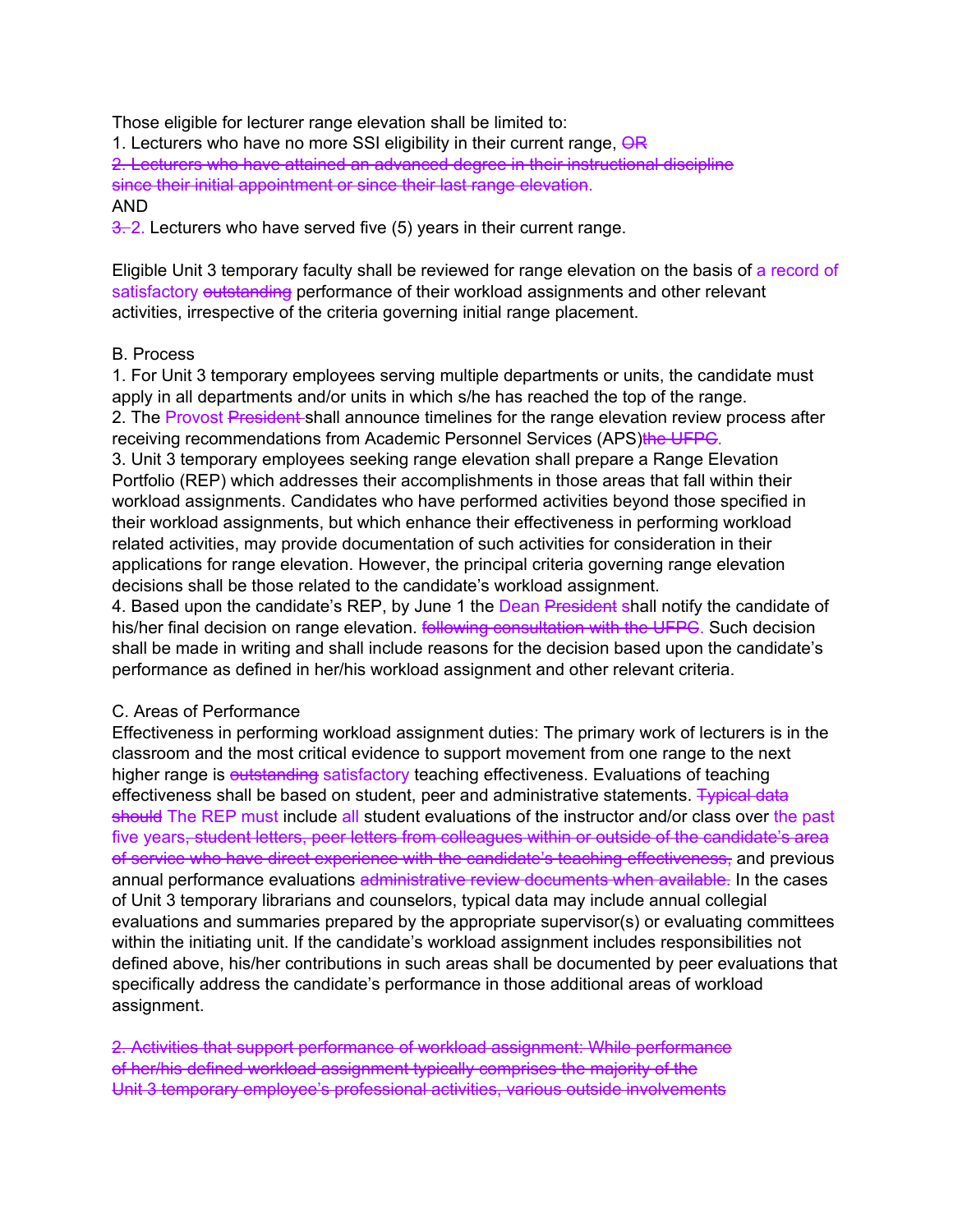may influence or enhance the academic experience of students. Examples of these activities may include community service on a project related to the Unit 3 temporary employee's discipline, or research activities that can be related directly to the performance of the employee's assigned duties. Unit 3 temporary employees are welcome encouraged to document these activities in the REP so that reviewers may consider these additional assets. However, it is not expected that Unit 3 temporary employees engage in the traditional areas of scholarship and creative activities, service to the university and profession, and service to the community, as delineated for tenure track faculty.

3. Activities in addition to performance of workload assignment: Unit 3 temporary employees may be involved in assigned, paid or unpaid ancillary work. Achievement in these areas should be substantiated by those most familiar with such tasks. If the work was departmental, for example, a committee or department chair could document the quality and importance of that work. If the work was based at the college level or all-library level, appropriate peer level letters would enable committees to accurately recognize those duties/contributions. Since most Unit 3 temporary employee's duties are defined in their workload assignment, it is expected that only a small number will need to document activities that fall outside of these defined duties.

## III. RANGE ELEVATION PORTFOLIO

Unit 3 temporary employees whose files will be reviewed for the purpose of consideration for range elevation must shall include the following materials in their REPs.

A. A brief (two pages) statement of professional philosophy that explains the candidate's philosophy of orientation to teaching, librarianship, and/or counseling, as appropriate, and her/his professional commitment to the academic discipline within which range elevation is being sought.

B. A current curriculum vitae which must include personal and professional information relevant to the purpose for which the candidate is being reviewed. The kinds of materials that typically are considered relevant include, but are not limited to:

1. the candidate's name, current address, phone number and email address;

2. the candidate's current academic discipline, department or unit of employment;

3. a record of employment, stating where and when the candidate has been employed in the past, and her/his primary job responsibilities;

4. a record of educational background, stating where and when the candidate has been educated, and what degrees and awards have been received;

5. a record of effectiveness in the candidate's specific workload assignment, where and when such experiences have accrued, and a list of areas where the candidate possesses special competencies (areas of specialization); and

6. *if applicable*, a record of effectiveness in scholarship and creative activities, service to the university and profession, and service to the community.

C. Letters of recommendation that clearly and sufficiently address the candidate's effectiveness in one or more of the areas relevant to the review process.

C. Previous annual performance evaluations from the candidate's peers and/or department or unit supervisors or committees since initial appointment, or last range elevation, whichever is more recent.

D. For candidates whose workload assignments include teaching, both include all qualitative and quantitative student evaluations of the instructor and/or class over the past five years.